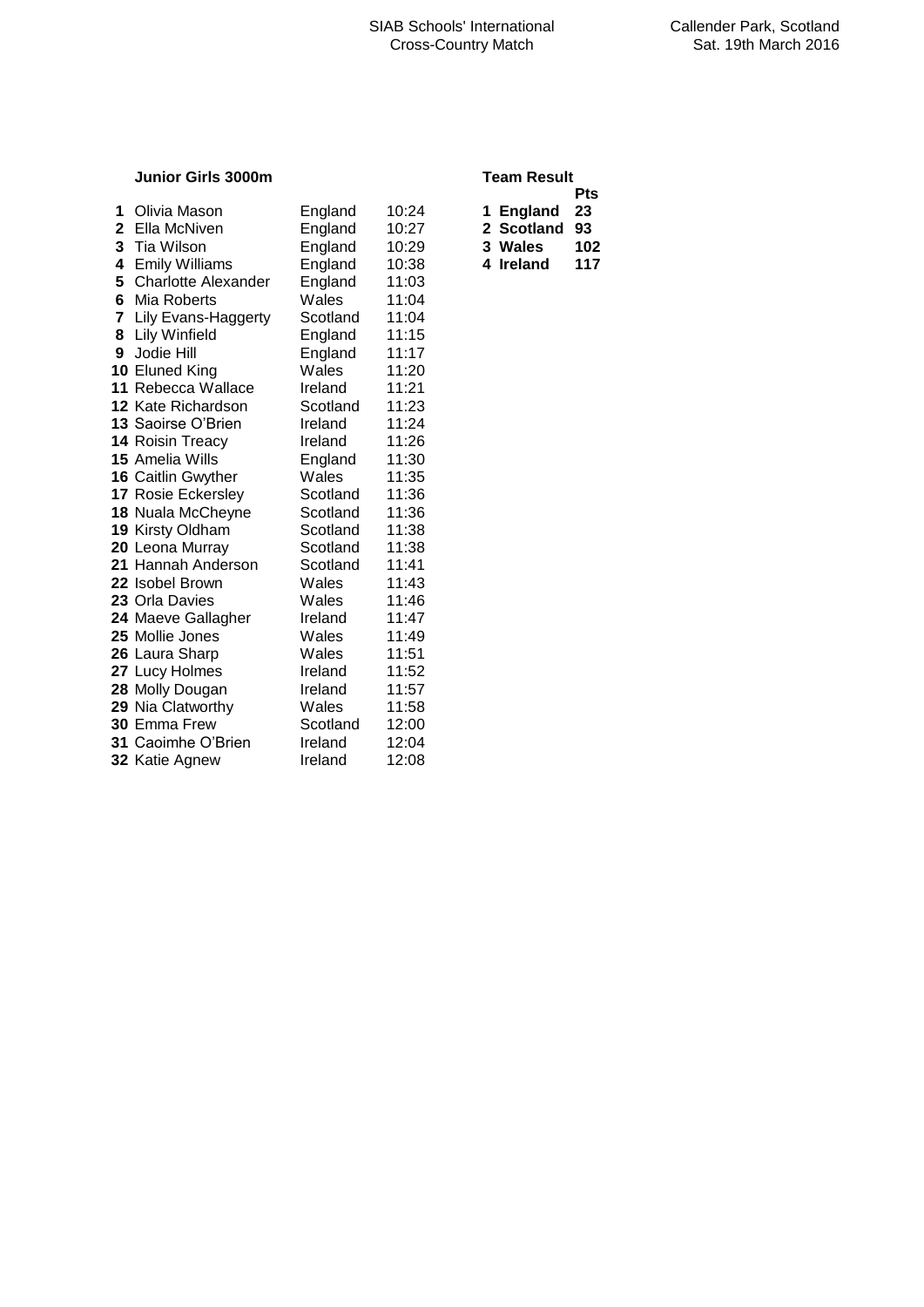## **Junior Boys 4000m**

| 1            | Louis O'Loughlin         | Ireland  | 12:54 | 1 England  | 33 |
|--------------|--------------------------|----------|-------|------------|----|
| $\mathbf{2}$ | <b>Harris Mier</b>       | England  | 13:00 | 2 Wales    | 83 |
|              | 3 Alfie Bould            | England  | 13:03 | 3 Ireland  | 89 |
| 4            | Joshua Dickinson         | England  | 13:07 | 4 Scotland | 11 |
| 5            | Rory Nicholson           | England  | 13:17 |            |    |
| 6            | James Penrose            | Wales    | 13:22 |            |    |
|              | 7 Osian Perrin           | Wales    | 13:28 |            |    |
| 8            | <b>Daniel Currie</b>     | England  | 13:29 |            |    |
| 9            | Chris O'Reilly           | Ireland  | 13:30 |            |    |
|              | <b>10 Hamish Armitt</b>  | Scotland | 13:32 |            |    |
|              | 11 Rowan Fuss            | England  | 13:33 |            |    |
|              | 12 Harry Hall            | Scotland | 13:42 |            |    |
|              | <b>13 Thomas Ross</b>    | Scotland | 13:43 |            |    |
|              | 14 Shane Fleming         | Ireland  | 13:43 |            |    |
|              | 15 Nathan jones          | Wales    | 13:45 |            |    |
|              | 16 Joseph Reardon        | Wales    | 13:47 |            |    |
|              | 17 David McNair          | Scotland | 13:49 |            |    |
|              | 18 Daniel John           | Wales    | 13:53 |            |    |
|              | <b>19 Matthew Whelan</b> | Ireland  | 13:54 |            |    |
|              | 20 David Addison         | Scotland | 13:55 |            |    |
|              | 21 Iwan Glynn            | Wales    | 13:56 |            |    |
|              | <b>22</b> Adam Ferris    | Ireland  | 13:56 |            |    |
|              | 23 Sam Almond            | England  | 13:56 |            |    |
|              | 24 Andrew Gordon         | Ireland  | 13:59 |            |    |
|              | 25 Cameron Campbell      | Scotland | 14:00 |            |    |
|              | 26 Luke Dawson           | Ireland  | 14:00 |            |    |
|              | 27 Mike Spill            | Wales    | 14:08 |            |    |
|              | 28 Tomos Land            | Wales    | 14:08 |            |    |
|              | 29 Michael Troy          | Ireland  | 14:18 |            |    |
|              | 30 Elliot Duff           | Scotland | 14:19 |            |    |
|              | 31 Joe Ewing             | Scotland | 14:26 |            |    |
|              | <b>32 Thomas Ross</b>    | Scotland | 14:37 |            |    |

| Team Result |
|-------------|

|   | . vu           |     |  |  |  |
|---|----------------|-----|--|--|--|
|   |                | Pts |  |  |  |
| 1 | <b>England</b> | 33  |  |  |  |
|   | 2 Wales        | 83  |  |  |  |
|   | 3 Ireland      | 89  |  |  |  |
|   | 4 Scotland     | 114 |  |  |  |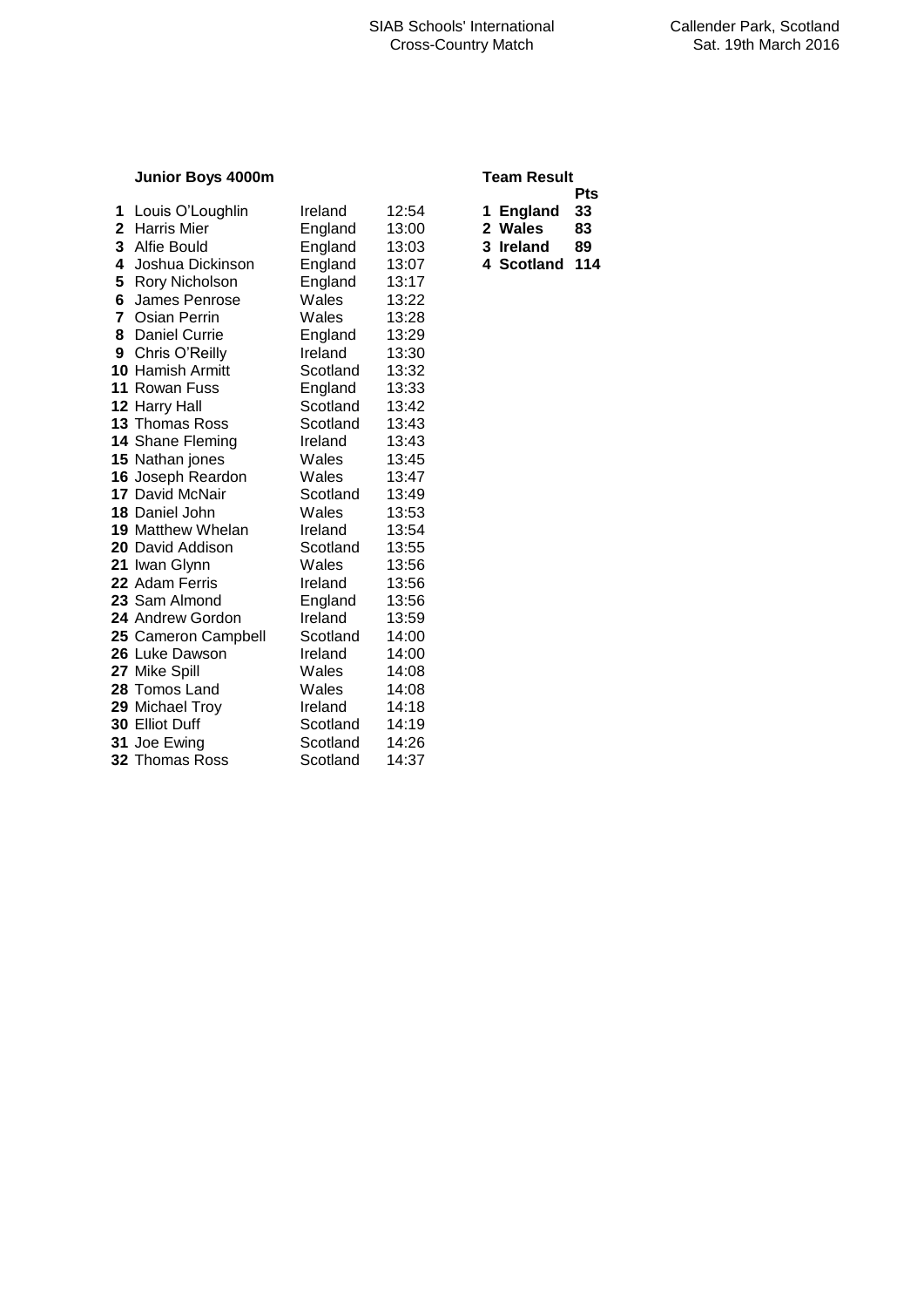## **Intermediate Girls 4000m Team Results**

| 1            | Sarah Healy               | Ireland  | 14:01 | 1 England  | 30  |
|--------------|---------------------------|----------|-------|------------|-----|
| $\mathbf{2}$ | Kathleen Faes             | England  | 14:13 | 2 Scotland | 68  |
|              | 3 Phoebe Barker           | England  | 14:15 | 3 Ireland  | 103 |
| 4            | Hannah Hobbs              | England  | 14:16 | 4 Wales    | 123 |
| 5            | Amelia Quirk              | England  | 14:17 |            |     |
|              | <b>6</b> Lauren Dickson   | Scotland | 14:24 |            |     |
| $\mathbf{7}$ | Claudia Lance Jones       | England  | 14:25 |            |     |
| 8            | Kate Gallagher            | Scotland | 14:27 |            |     |
| 9            | Faye Ireland              | England  | 14:28 |            |     |
|              | 10 Amy Rose Farrell       | Ireland  | 14:30 |            |     |
|              | 11 Rebecca Eggeling       | Scotland | 14:33 |            |     |
|              | <b>12 Eloise Walker</b>   | Scotland | 14:35 |            |     |
|              | 13 Isobel Dodd            | Wales    | 14:40 |            |     |
|              | 14 Jessica McLeod         | Scotland | 14:42 |            |     |
|              | <b>15 Alexandra Brown</b> | England  | 14:44 |            |     |
|              | 16 Abbie Taylor           | Ireland  | 14:49 |            |     |
|              | 17 Naomi Lang             | Scotland | 14:53 |            |     |
|              | 18 Lynn McKenna           | Scotland | 14:54 |            |     |
|              | 19 Carys Bill             | Wales    | 14:58 |            |     |
|              | <b>20</b> Abbie Williams  | Wales    | 14:59 |            |     |
|              | 21 Khanisa Mhlanga        | England  | 15:03 |            |     |
|              | 22 Naomi Reid             | Wales    | 15:05 |            |     |
|              | 23 Roseanne McCullough    | Ireland  | 15:08 |            |     |
|              | <b>24 Kiara Frizelle</b>  | Wales    | 15:09 |            |     |
|              | <b>25</b> Abi Fisher      | Wales    | 15:11 |            |     |
|              | 26 Niamh Heaney           | Ireland  | 15:14 |            |     |
|              | 27 Claire Rafter          | Ireland  | 15:18 |            |     |
|              | 28 Megan Bowen            | Wales    | 15:28 |            |     |
|              | 29 Shelby Morrison        | Scotland | 15:40 |            |     |
|              | 30 Eabha Roberts          | Wales    | 15:47 |            |     |
|              | 31 Enya Haigney           | Ireland  | 16:02 |            |     |
|              | <b>32 Niamh Carr</b>      | Ireland  | 16:06 |            |     |

|                  | Pts |  |  |  |  |
|------------------|-----|--|--|--|--|
| 1 England        | 30  |  |  |  |  |
| 2 Scotland       | 68  |  |  |  |  |
| <b>3</b> Ireland | 103 |  |  |  |  |
| 4 Wales          | 123 |  |  |  |  |